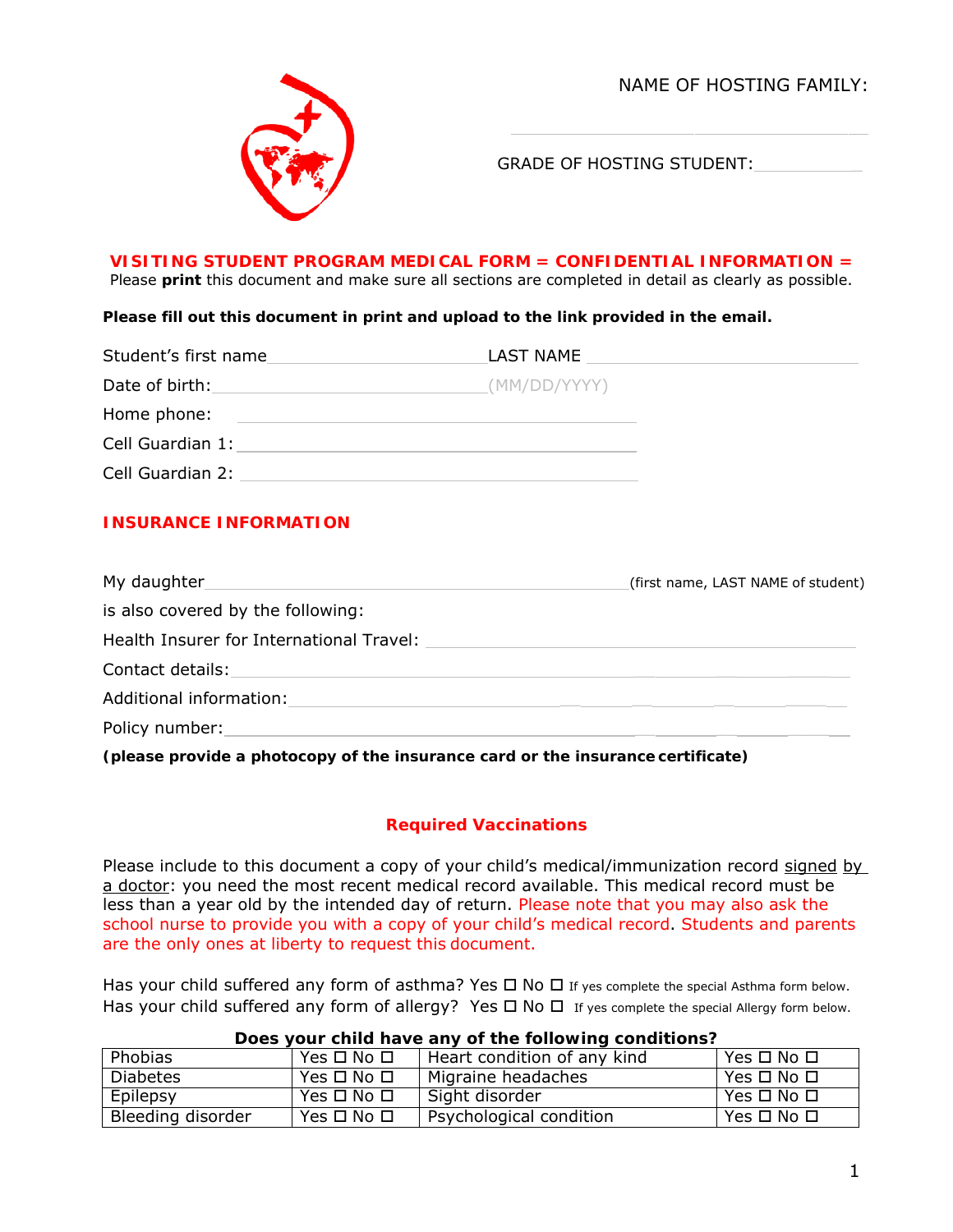Has your child suffered any serious injuries in the last 12 months? Yes  $\Box$  No  $\Box$ Your child currently/regularly on any medications: Yes  $\Box$  No  $\Box$ If yes, provide details:

## **Medication Permission**

For the relief of **minor** discomfort, do you give permission for your child to be given?

| <b>Medication</b>                                   |                    | For symptoms of                                                                                                                             |
|-----------------------------------------------------|--------------------|---------------------------------------------------------------------------------------------------------------------------------------------|
| Ibuprofen: Advil / Motrin                           | $Yes \Box No \Box$ | General pain <i>associated with</i> headache,<br>toothache, orthodontics, injury, menstrual<br>cramps, fever of $>100.5^{\circ}$ F or 38 °C |
| Acetaminophen / Paracetamol:<br>Tylenol / Doliprane | $Yes \Box No \Box$ | General pain <i>associated with</i> headache,<br>toothache, orthodontics, injury, menstrual<br>cramps, fever of $>100.5^{\circ}$ F or 38 °C |
| Antacid: Tums / Rennie                              | $Yes \Box No \Box$ | Indigestion, acid reflux                                                                                                                    |
| Diphenhydramine: Benadryl                           | Yes □ No □         | Symptoms Associated with <b>Allergic Reaction</b><br>Only: Hives, Rash, Anaphylaxis                                                         |

My daughter (first name, LAST NAME of student)

 $\Box$ is cleared –  $\Box$ is not cleared to participate in all sports activities at the visiting school.

**Date: Parents/guardians signature:** 

**Stamp from the doctor's office:** Doctor's signature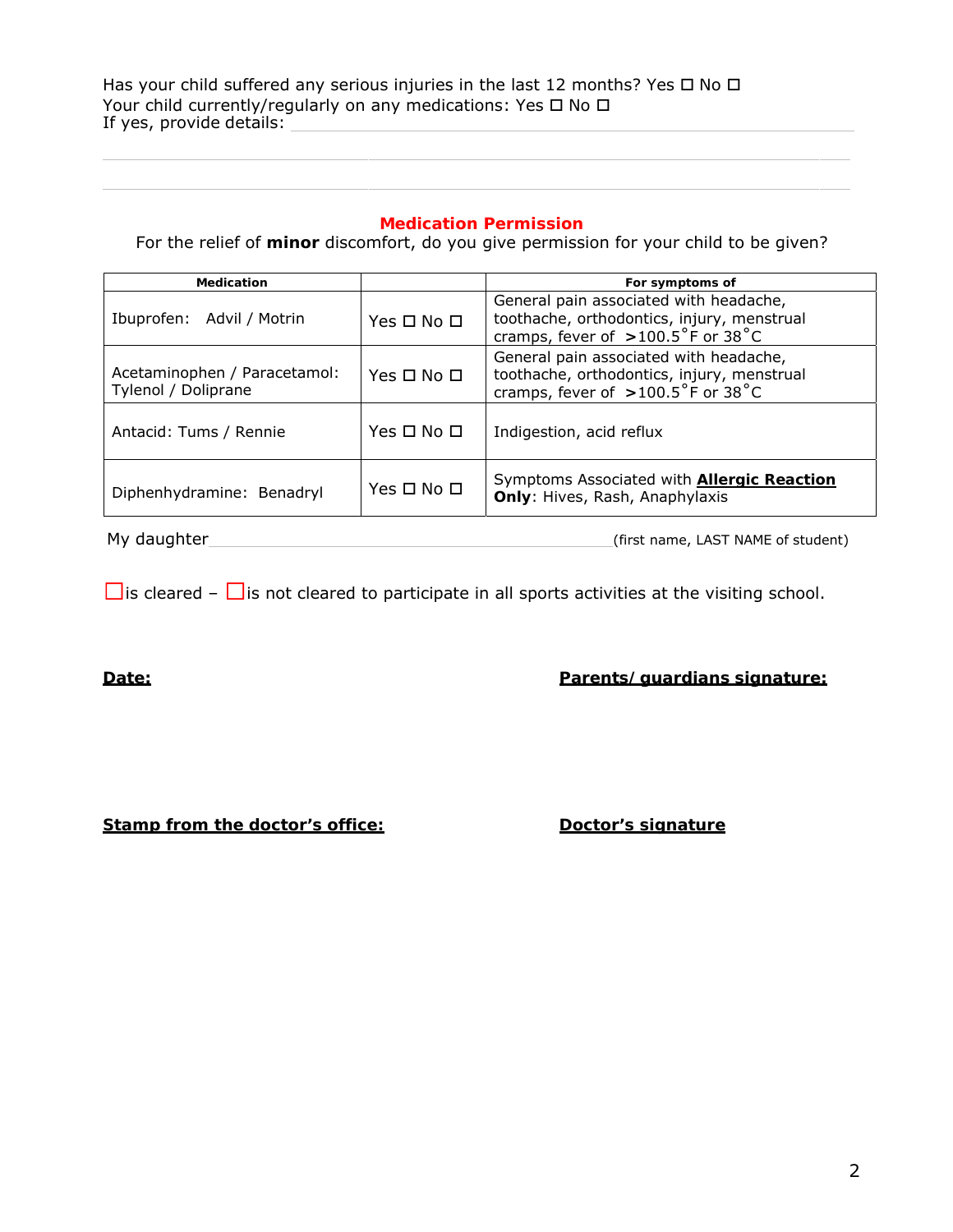# **Asthma Management Form – Student**

| <b>NAME</b> |                                                                           |
|-------------|---------------------------------------------------------------------------|
|             | 1. Usual maintenance medical program followed by the asthmatic:           |
|             |                                                                           |
|             |                                                                           |
|             |                                                                           |
|             |                                                                           |
|             | 2. Medication and treatment to be used during an emergency asthma attack: |
|             |                                                                           |
|             |                                                                           |
|             |                                                                           |
|             | 3. List any known asthma trigger factor experienced by the asthmatic:     |
|             |                                                                           |
|             |                                                                           |
|             |                                                                           |
|             |                                                                           |
|             | "KEY QUESTIONS"                                                           |

| 4. Has asthma interfered with participation in normal physical activities in the past 12<br>months?                       | <b>YES</b> | <b>NO</b> |
|---------------------------------------------------------------------------------------------------------------------------|------------|-----------|
|                                                                                                                           |            |           |
| 5. Has the participant been admitted to hospital due to asthma in the past 12 months?                                     | <b>YES</b> | <b>NO</b> |
| 6. Has the participant been on oral cortisone for asthma within the past 12 months<br>(ex. Prednisone, Cortisone etc)?    | <b>YES</b> | <b>NO</b> |
| 7. Has the participant suffered sudden severe asthma attacks requiring hospitalisation<br>in the past 12 months?          | <b>YFS</b> | NO.       |
| 8. Does the participant require the use of a nebulising pump as a part of their regular<br>or emergency asthma treatment? | <b>YES</b> | NO.       |
| Any relevant details:                                                                                                     |            |           |

## **IMPORTANT NOTES:**

| <b>INFORMATION IN THE MEDICAL ARCHIVES.</b> |              | I DECLARE THAT THE INFORMATION PROVIDED ON THIS FORM IS COMPLETE AND<br><b>CORRECT. I FURTHER DECLARE THAT, IF MY CHILD IS UNABLE TO SELF ADMINISTER</b><br>THE SUPPLIED MEDICATION, I GIVE PERMISSION FOR THE NOMINATED PERSON<br>(Sacred Heart staff member or host family member) TO ADMINISTER THE SUPPLIED<br>EMERGENCY MEDICATION. FINALLY, I ALLOW SACRED HEART TO KEEP THIS MEDICAL |
|---------------------------------------------|--------------|---------------------------------------------------------------------------------------------------------------------------------------------------------------------------------------------------------------------------------------------------------------------------------------------------------------------------------------------------------------------------------------------|
| Guardians' names:                           |              |                                                                                                                                                                                                                                                                                                                                                                                             |
| Date                                        | (MM/DD/YYYY) | Signatures:                                                                                                                                                                                                                                                                                                                                                                                 |

3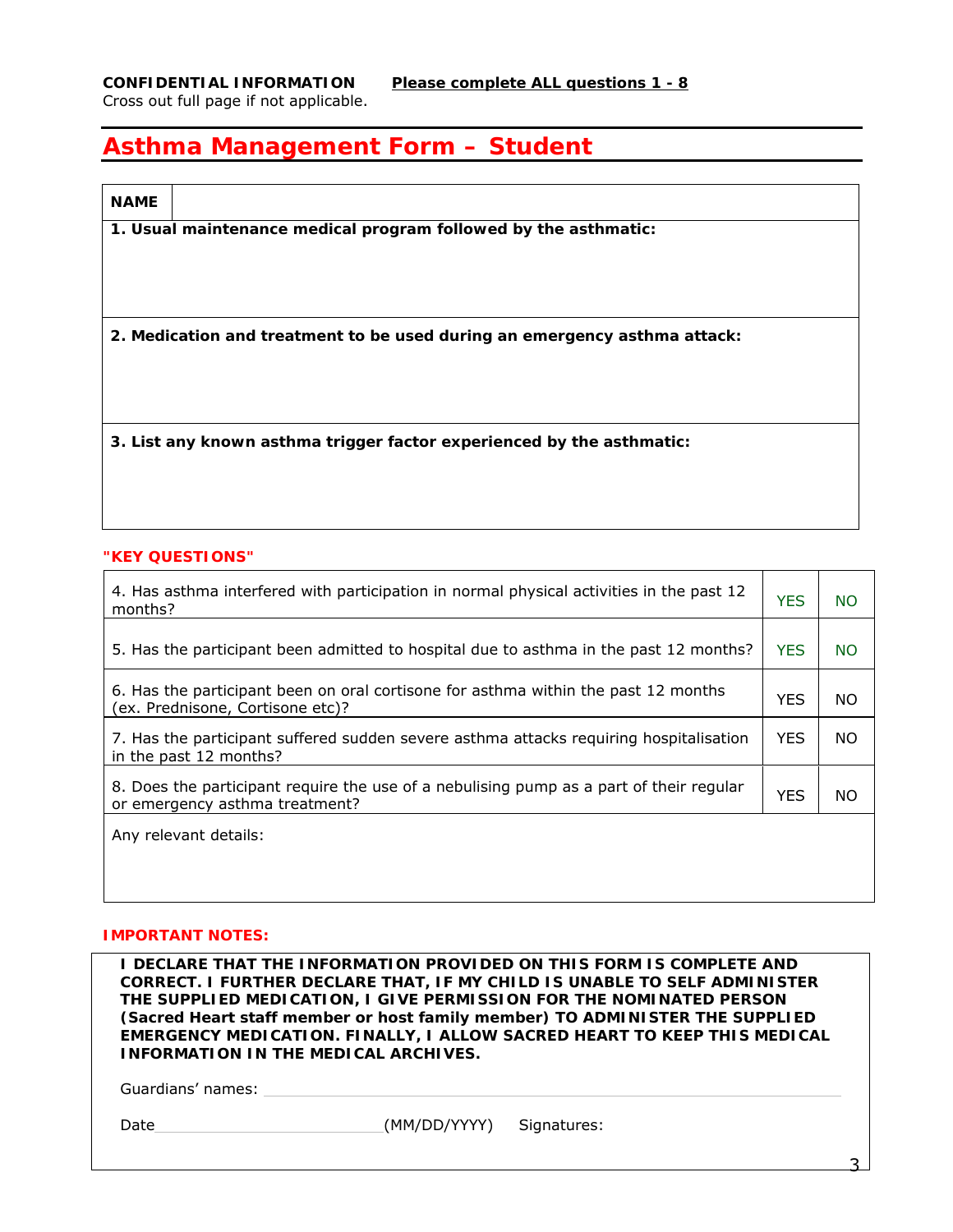## **Allergenic Reaction Management Form – Student**

*If necessary, seek the advice of your doctor when completing this form.* 

#### **A DOUBLE DOSE OF ALL MEDICATION REQUIRED FOR THE PARTICIPANT'S ALLERGIC REACTION, MUST BE BROUGHT ON YOUR TRIP AND NOTED ON THEIR MEDICAL FORM.**

| <b>NAME</b> |                                                                                |
|-------------|--------------------------------------------------------------------------------|
|             | 1. What is the student allergic to?                                            |
|             |                                                                                |
|             |                                                                                |
|             |                                                                                |
|             | 2. What are signs and symptoms of the participant's reaction?                  |
|             |                                                                                |
|             |                                                                                |
|             |                                                                                |
|             | 3. What medication does the student take (if any) for their allergic reaction? |
|             |                                                                                |
|             |                                                                                |
|             |                                                                                |

| Historically, my child has suffered from:                                                          | Mark the appropriate box/es |
|----------------------------------------------------------------------------------------------------|-----------------------------|
| 4. a localised reaction (rash, itching, swelling at the site the poison/irritant enters)           |                             |
| 5. a systemic reaction (rash, itching, swelling away from the site that poison/irritant<br>enters) |                             |
| 6. an anaphylactic reaction (severe breathing problem, total body swell, emergency<br>situation)   |                             |

#### **"KEY QUESTIONS"**

| 7. Have allergies interfered with participation in normal physical activities within the<br>past year? | <b>YES</b> | <b>NO</b> |
|--------------------------------------------------------------------------------------------------------|------------|-----------|
| 8. Has the participant been admitted to hospital due to allergies in the past 12 months?               | YES        | <b>NO</b> |
| 9. Is there a history of anaphylaxis in the person's family?                                           | <b>YFS</b> | <b>NO</b> |
| 10. Does the person take adrenaline (Epipen) when suffering from an allergic reaction?                 | <b>YES</b> | <b>NO</b> |

#### **IMPORTANT NOTES:**

**I DECLARE THAT THE INFORMATION PROVIDED ON THIS FORM IS COMPLETE AND CORRECT. I FURTHER DECLARE THAT, IF MY CHILD IS UNABLE TO SELF ADMINISTER THE SUPPLIED MEDICATION, I GIVE PERMISSION FOR THE NOMINATED PERSON (Sacred Heart staff member or host family member) TO ADMINISTER THE SUPPLIED EMERGENCY MEDICATION. FINALLY, I ALLOW SACRED HEART TO KEEP THIS MEDICAL INFORMATION IN THE MEDICAL ARCHIVES.** 

Guardians' names:

| Date | (MM/DD/YYYY) | Signatures: |
|------|--------------|-------------|
|      |              |             |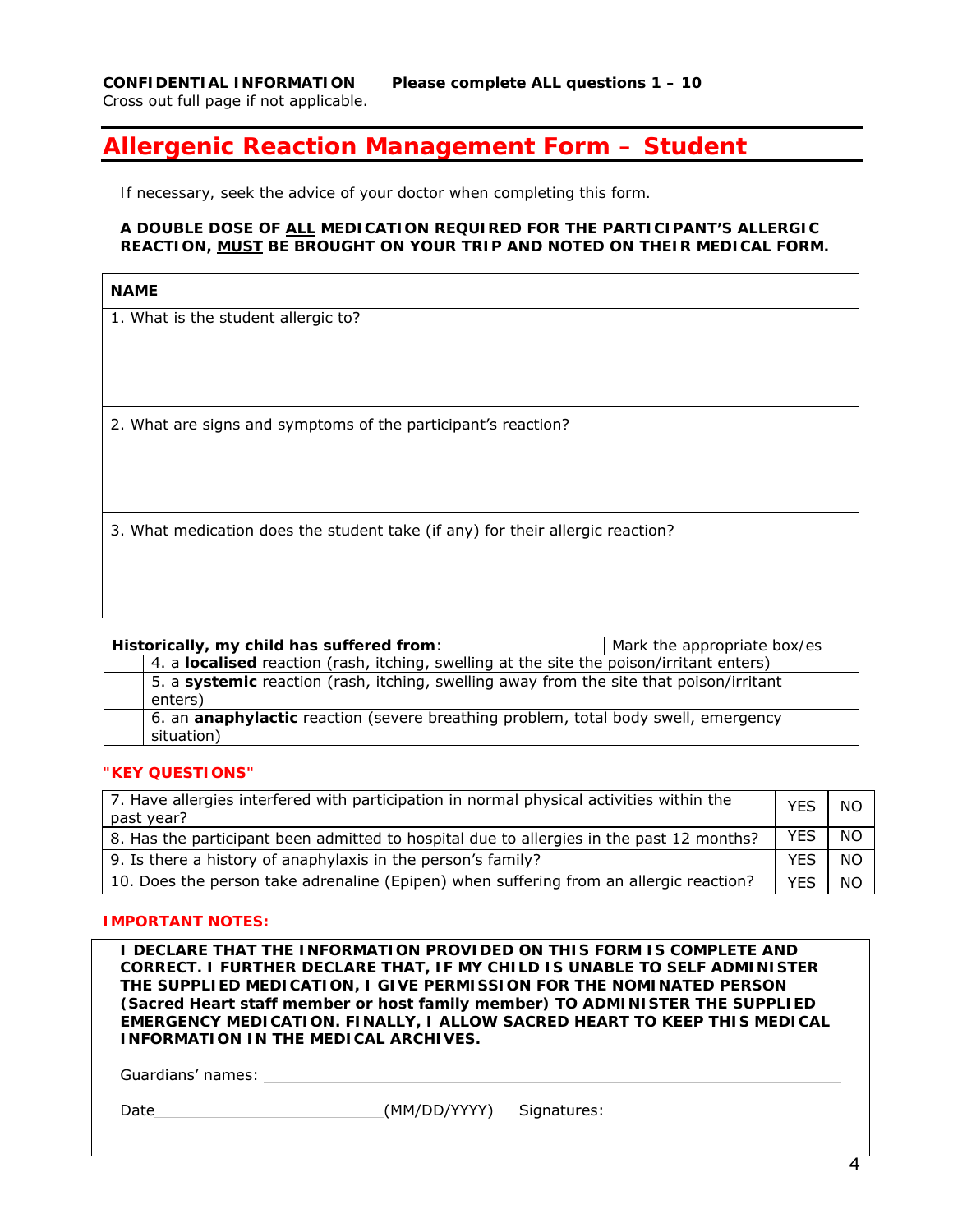NAME OF HOSTING FAMILY:



GRADE OF HOSTING STUDENT:

\_

## **AUTHORIZATION OF INTERVENTION IN CASE OF ACCIDENT OR ILLNESS**

**Please fill out this document in print and upload to the link provided in the email.** 

| I, undersigned                                 | (parent name), <b>residing:</b>                                                                                                                                                    |
|------------------------------------------------|------------------------------------------------------------------------------------------------------------------------------------------------------------------------------------|
| home address:                                  |                                                                                                                                                                                    |
|                                                |                                                                                                                                                                                    |
|                                                |                                                                                                                                                                                    |
|                                                |                                                                                                                                                                                    |
| Please, check one or all                       |                                                                                                                                                                                    |
|                                                | $\Box$ I authorize Headmaster/Headmistress of the hosting school to follow the medical<br>advice of a doctor in case of accident or urgent/indispensable intervention for my child |
|                                                | born (MM/DD/YYYY)                                                                                                                                                                  |
| during her entire stay in the school.          |                                                                                                                                                                                    |
| $\Box$ I authorize,                            | host-parents, to follow the                                                                                                                                                        |
| my child during her entire stay in the family. | medical advice of a doctor in case of an accident or urgent/indispensable intervention for                                                                                         |
| health:                                        | $\Box$ I request to be called immediately before any decision is made regarding my child's                                                                                         |
|                                                | PLEASE WRITE CLEARLY                                                                                                                                                               |
| Family phone numbers:                          |                                                                                                                                                                                    |
|                                                |                                                                                                                                                                                    |
|                                                |                                                                                                                                                                                    |

Work guardian 2: ............................................. Cell guardian 1: ...............................................

Cell guardian 2: ............................................... **E-mails**: Guardian 1: ..................................................... Guardian 2: .....................................................

**Parent(s)/Guardian(s) signatures:**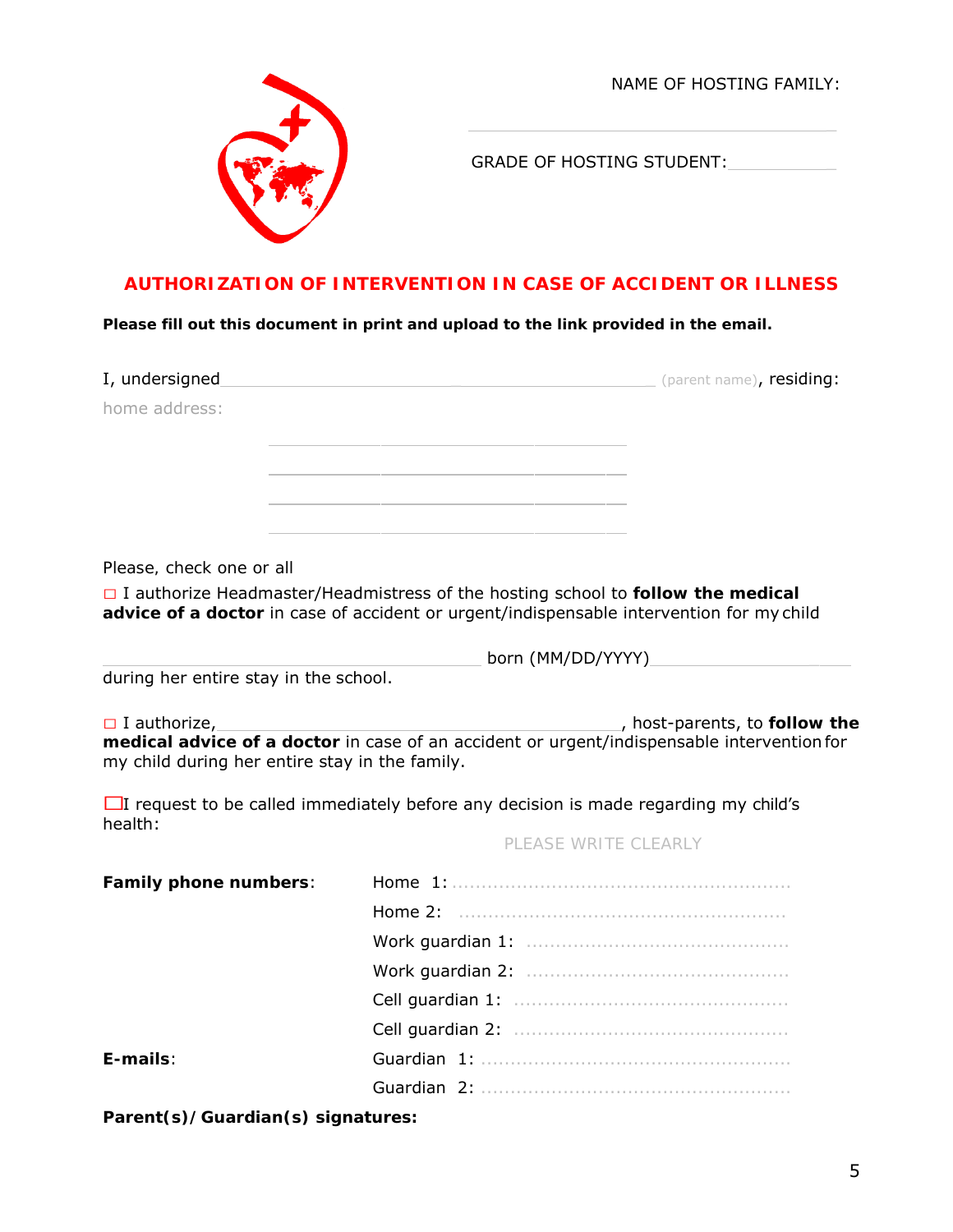

NAME OF HOSTING FAMILY

GRADE OF HOSTING STUDENT

NAME OF YOUR CHILD

## **AUTHORIZATIONS**

**Please fill out this document in print and upload to the link provided in the email.** 

To whom it may concern (host parents, faculty, administration of visited school):

 $\Box$  I authorize /  $\Box$  I do not authorize my child's picture to be published in the school website or any school publication.

 $\Box$  I authorize /  $\Box$  I do not authorize third parties (school friends, host-family, etc.) to publish my child's picture on social media websites.

 $\Box$  I authorize /  $\Box$  I do not authorize my child to participate in outings/field trips/ travels organized by the school or by my child's host-family.

 $\Box$  I authorize /  $\Box$  I do not authorize him/her to leave the school or arrive at school after or before school hours:

- $\Box$  alone
- $\Box$  only with an adult or with a friend or a classmate, but not by herself.

## Parent(s)/Guardian(s) signatures: Student's signature: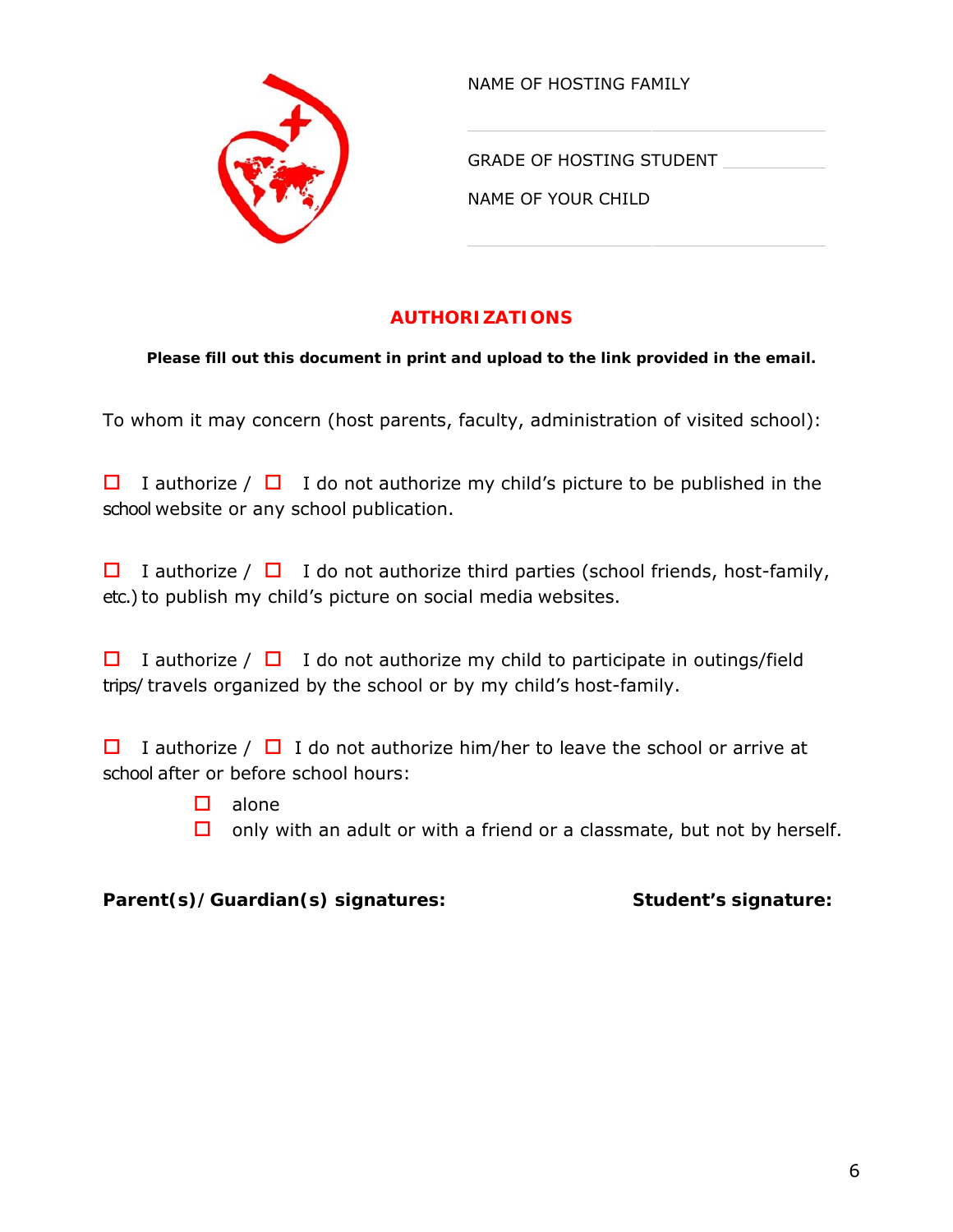## **Exchange Program: Sacred Heart Schools Policy Form**

## **This policy form is to be reviewed, signed and submitted as part of the application file.**

As guests and learners in another country, and in a true desire to show respect and sensitivity to the people we visit, we must enter our travels with the following guidelines:

- Respect for each other—this is shown in timeliness and in the way we speak to one another.
- Respect for those with whom we meet or come into contact. Their culture and behavioral expectations are often different from ours. We are called to leave behind our own culture and live in solidarity with others.
- Appropriate dress—in general remember that women dress with much more modesty in most areas of the world. Furthermore, any piercing or tattoos need to remain covered at all times (this does not apply to earrings).

Safety guidelines must also be obeyed at all times. The fact that you are not accompanied by a chaperone from your school calls for even greater adherence and self-discipline on the part of the traveler. Disregard for any of the safety rules will be grounds for immediate return home, at parents' expense:

- No "sneaking out"
- No inappropriate relationships
- No riding mopeds, motorcycles, mini-bikes, or any other transportation not specifically approved by chaperone
- No body piercing or tattoos
- No smoking

Finally, since you are traveling as an ambassador of a Sacred Heart school, your behavior must at all times conform to the regulations stated in your school's Student Handbook. In particular, there will be:

No tolerance for any use or possession of alcohol or illicit drugs

Possession or use of either will result in immediate action from your school and return home at parents' expense without an adult chaperone.

\_\_\_\_\_\_\_\_\_\_\_\_\_\_\_\_\_\_\_\_\_\_\_\_\_\_\_\_\_\_\_\_\_\_\_\_\_\_\_\_\_\_\_\_\_\_\_\_\_\_\_ \_\_\_\_\_\_\_\_\_\_\_\_\_\_\_\_\_\_

Parent signature Date Date of the Date of the Date Date Date of the Date Date of the Date of the Date of the D

\_\_\_\_\_\_\_\_\_\_\_\_\_\_\_\_\_\_\_\_\_\_\_\_\_\_\_\_\_\_\_\_\_\_\_\_\_\_\_\_\_\_\_\_\_\_\_\_\_\_\_ \_\_\_\_\_\_\_\_\_\_\_\_\_\_\_\_\_\_ Student signature Date Date Controller and the Date Date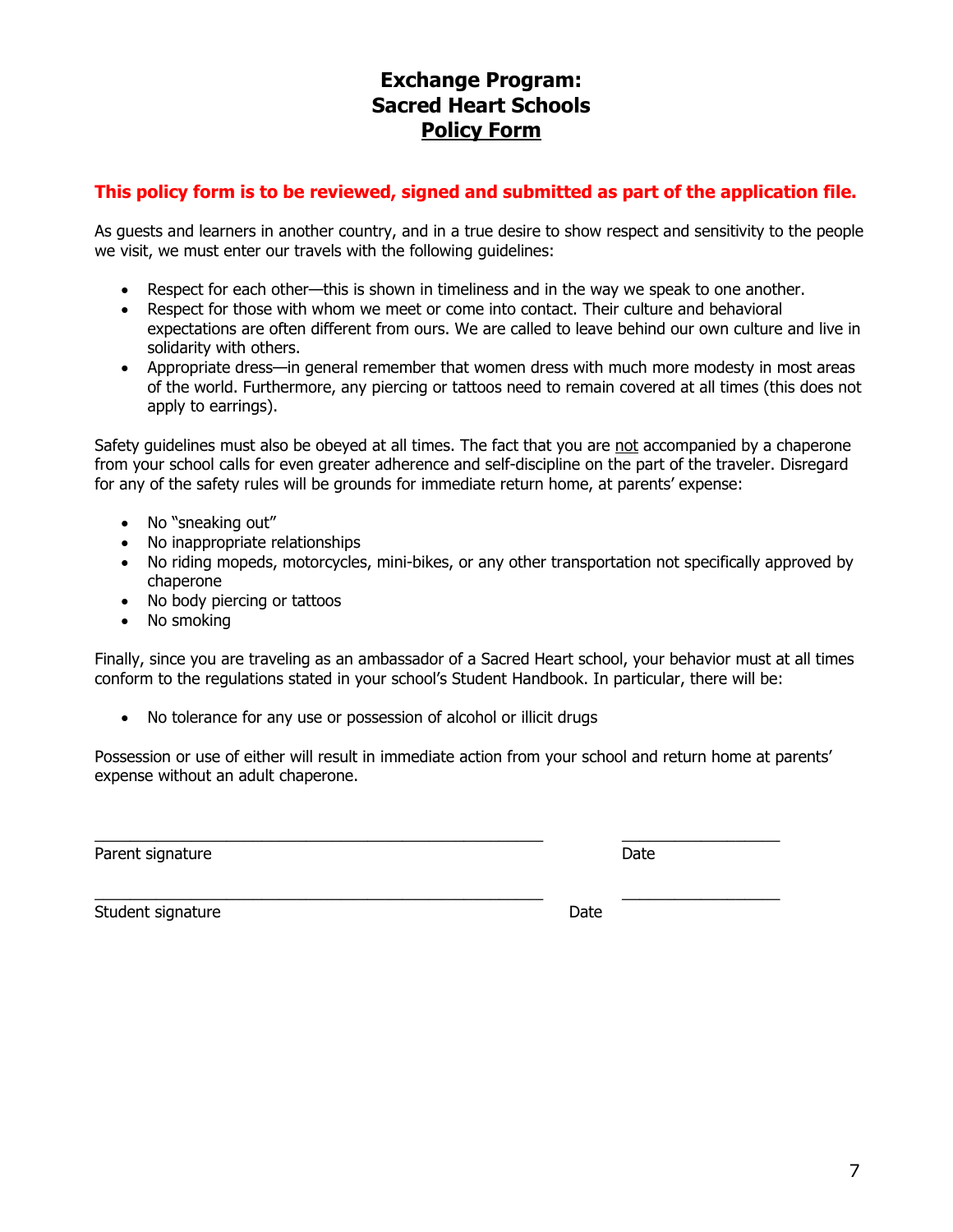

## **PARENT/GUARDIAN PERMISSION FORM, pg. 1**

## **Unless Academy of the Sacred Heart receives this completed form prior to the start of the program, your child will NOT be permitted to participate.**

## **Permission to Participate**

| My child:                                                       | may participate in the Academy of the Sacred Heart |                                                                                                                  |  |
|-----------------------------------------------------------------|----------------------------------------------------|------------------------------------------------------------------------------------------------------------------|--|
|                                                                 |                                                    | ("School") Visiting Students Program (VSP) also known as student exchange at the Sacred Heart school in          |  |
|                                                                 | from                                               |                                                                                                                  |  |
|                                                                 | to                                                 | (exact dates.) I                                                                                                 |  |
|                                                                 |                                                    | permit her to travel by plane, train, bus, taxi, subway, or by whatever other means may be necessary. I          |  |
| understand that she will leave from                             |                                                    | and return                                                                                                       |  |
| to                                                              |                                                    | upon completion of the Visiting Students Program. I acknowledge                                                  |  |
|                                                                 |                                                    | that I am responsible for my child's safe transportation to and from the host family and while she is on the VSP |  |
| exchange and that I will make arrangements for her return home. |                                                    |                                                                                                                  |  |

I understand that this is a wholly voluntary and extracurricular activity and that I am under no obligation to complete this agreement.

## **Release From Liability**

I am aware that all travel, and particularly travel abroad, which may at times be UNSUPERVISED, can be a dangerous activity involving MANY RISKS of serious injury and even death. I understand that although my child's host family and the Sacred Heart School in the state of will chaperone her, she will be UNSUPERVISED at times during her participation in the Visiting Students Program. I agree that the School is not an insurer of the health or safety of my child and does not assume responsibility for spontaneous and unforeseen events, which may occur during her participation in the Visiting Students Program.

I acknowledge that my child must strictly adhere to all School rules and instructions during the Visiting Students Program and also state that, to the best of my knowledge, my child is in good health and suffers from no disability or condition which renders her participation in the Visiting Students Program medically inadvisable or otherwise limits her ability to engage in this activity. I further acknowledge that I must complete the Medical Information and Consent form in order for my child to participate in the Visiting Students Program. I understand that in the event of a medical emergency, the host family and Sacred Heart school will abide by the Medical Information and Consent Form on file with the School.

In consideration of the School's permitting my child to participate in the Visiting Students Program, I hereby, on behalf of myself, my children, spouse, heirs, agents, executors, administrators, and assigns, release and forever discharge the School, its agents, trustees, officers, and employees, from any and all demands, claims, damages, actions, and causes of action, pertaining to or arising out of my daughter's participation in the Visiting Students Program including, but not limited to, claims for negligence, personal injury, breach of contract, or breach of warranty, except in the event of gross negligence or willful misconduct. I understand that, as a result of my executing this release, I will be forever barred from suing the School as a result of my child's participation in the Visiting Students Program.

**(continued on next page with Parent Signatures and Notary)**